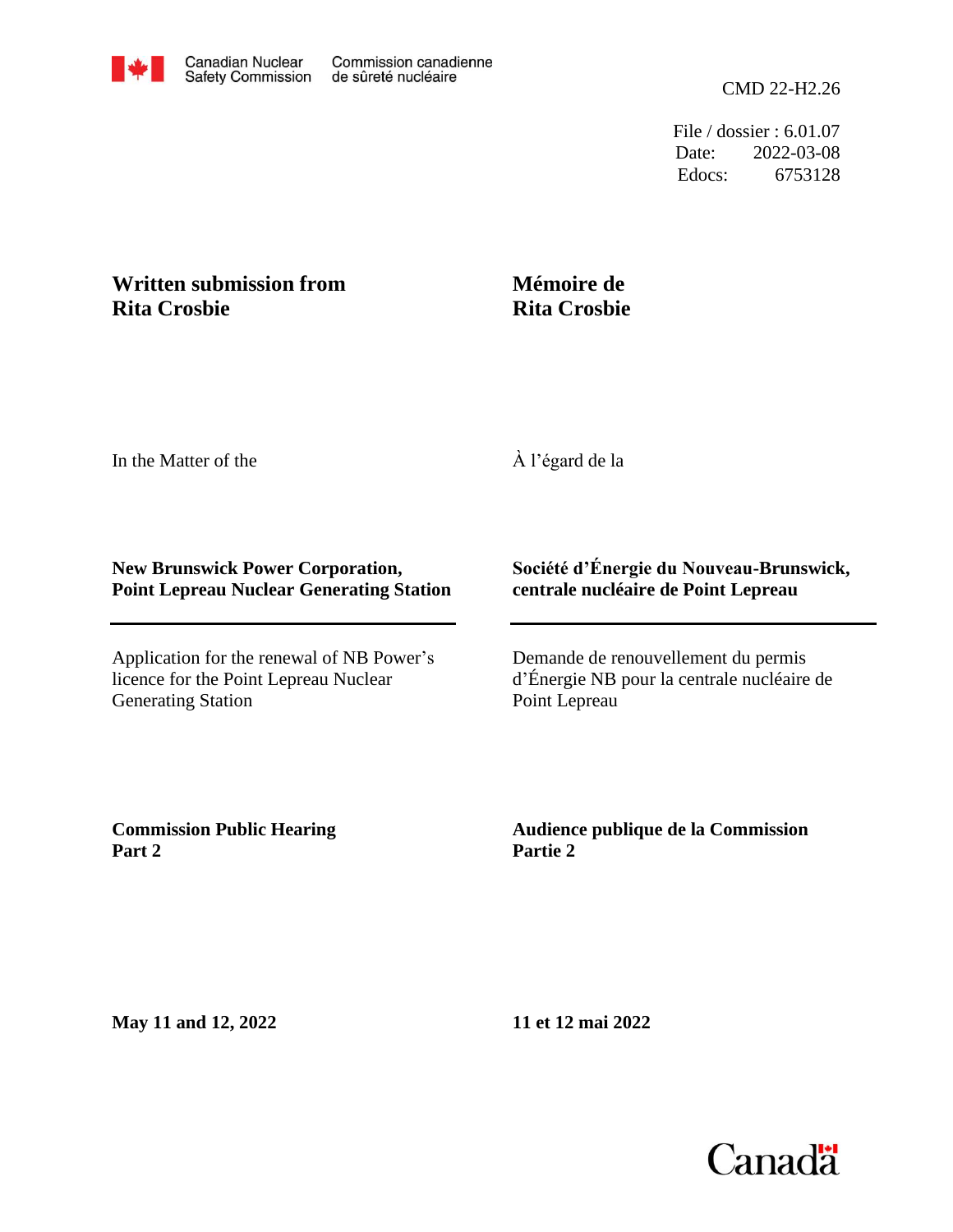Filed by email on March 8, 2022

FROM: Rita Crosbie

Please consider this email my written intervention to the Canadian Nuclear Safety Commission, regarding the licence renewal of the NB Power Point Lepreau Nuclear Generating Station.

I am, a parent concerned about the future of my children and leaving them with legacy radioactive waste,a parent concerned about radioactive emissions in the event of an accident and also a member of the public concerned about nuclear and how climate change may impact the facility

We have a number of serious and we feel legitimate concerns that span a number of topics s listed below. Please acknowledge receipt of this email

NB Power's request to renew the licence of PLNGS for 25 years would effectively prevent any public input during the remaining life of the station.

A lengthy renewal at a time when there are so many uncertainties that could affect the station's safety, reliability and financial viability, would show a flagrant disregard for the public interest. It is critical that there be regular, timely opportunities to input the evolving needs and concerns of upcoming generations in New Brunswick.

NB Power's request to renew the licence of PLNGS for 25 years would effectively prevent any public input during the remaining life of the station.

A 25-year licence means that we will have no chance to have our say again until 2047!

The Bay of Fundy is one of the natural wonders of North America. We already know that the Lepreau nuclear plant is killing fish in the Bay due to entrainment from the water intake. A 25 year licence period may decrease the amount of regular assessments of the decline in marine health.

The Lepreau nuclear plant emits radioactive tritium, a carcinogen, into air and water. Canada's current "safe" limits for tritium are many times higher than in other countries.

The Point Lepreau plant is a financial boondoggle. New Brunswickers may decide to close it down before 25 years.

**Conclusion: The CNSC must not renew the operating licence for Point Lepreau power station for the requested 25 years. Instead, the CNSC should continue to consider 5-year relicensing periods, and work toward decommissioning.**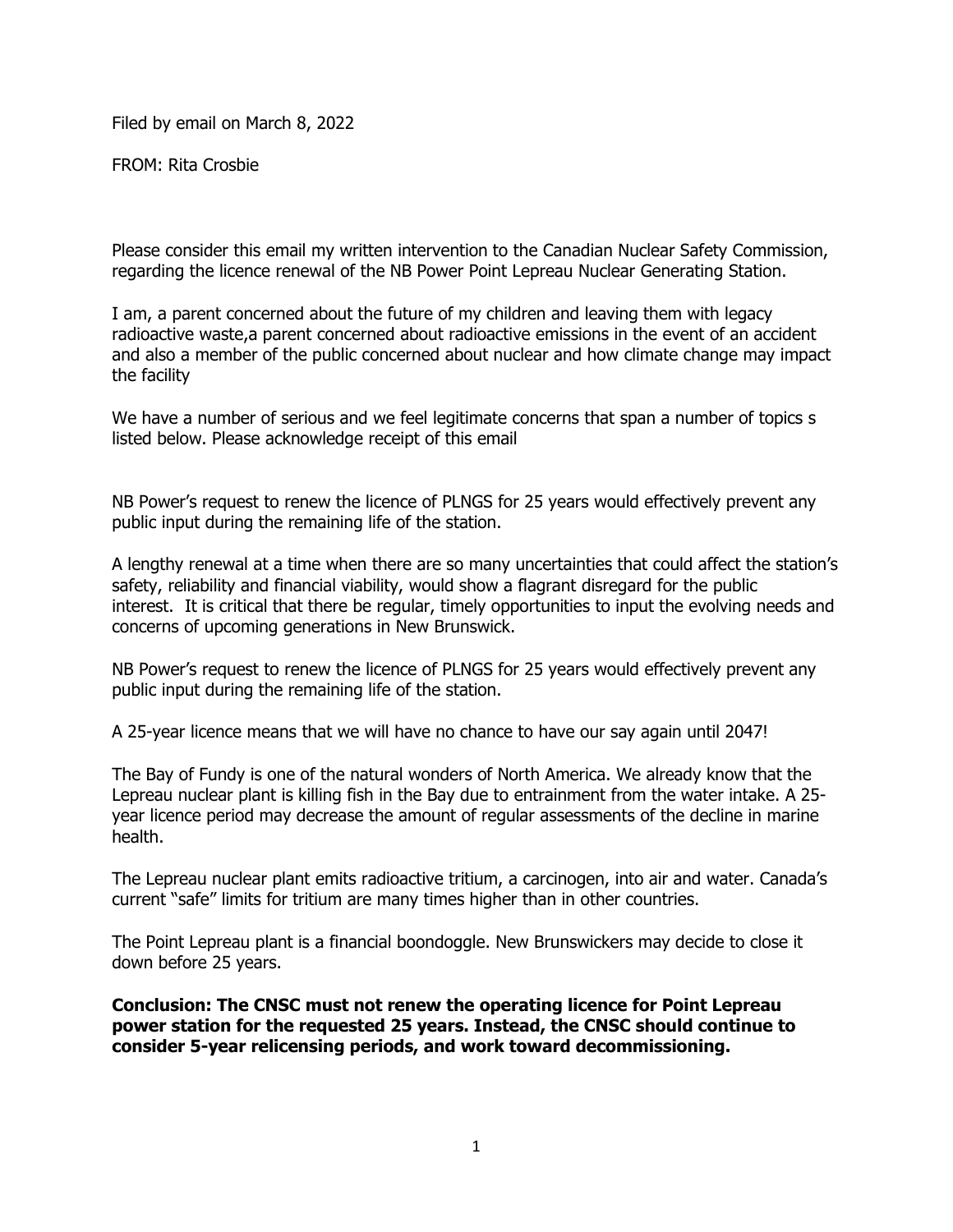#### **2. Uncertain times and best management practices**

This is a time of uncertainty as we face climate change and rapid technological advancement. The nuclear industry, in particular, is experiencing significant cost increases and lengthy delays in refurbishment and replacement of nuclear facilities. At the same time, the costs of alternate sources of power and energy efficiency are falling.

The Lepreau station has a history of reliability issues:

Electricity production at Lepreau has not met production targets, in the first seven and a half years since a disastrously long and over-budget refurbishment, requiring an additional \$500 Million in capital expenditures.

The most recent unplanned outage, only 11 weeks after a two-month planned maintenance, was 40 days in January and February 2021 during peak demand.

The pace of the reactor's aging and the emerging reliability and costs of operation, need to be regularly shared with the public in a relicensing format, to allow input on decisions about continued operations, in the public interest. Those decisions will include committing to expenditures required for Lepreau, versus investments in alternate sources of power.

**Conclusion: In the interest of ensuring flexible, responsive, publicly- sanctioned decision-making for such uncertain times, the CNSC must not renew the operating licence for Point Lepreau power station for the requested 25 years. Instead, the CNSC should continue to consider 5-year relicensing periods, to ensure regular public review allowing for public input to planning as patterns emerge, and before choices are forced.**

#### **3. Disposal of high-level radioactive waste**

I am concerned that there is no proven-safe option for permanent disposal of the radioactive waste that will continue to add up for another 25 years, if the requested renewal period is approved. Further, the proposal to transport all this additional waste for thousands of miles to a deep geologic repository in Ontario, multiplies the risk of serious accidents resulting in radioactive release, having potential impacts on human health and the environment.

## **Conclusion: The CNSC must consider the impact of radioactive wastes within this licensing hearing. The CNSC should not continue to licence nuclear power plants when no known solution yet exists for radioactive wastes.**

#### **4. Impacts of climate change**

Nuclear power is particularly vulnerable to climate change effects, including thermal disruptions (e.g. heatwaves and droughts) and extreme weather events. For example, a recent [study](https://www.nature.com/articles/s41560-021-00849-y) showed that extreme weather events have become the leading cause of nuclear power plant outages in North America and South and East Asia.

## **Conclusion: Recommend that the CNSC expressly consider climate impacts and vulnerabilities when granting a licence. As climate impacts become more frequent**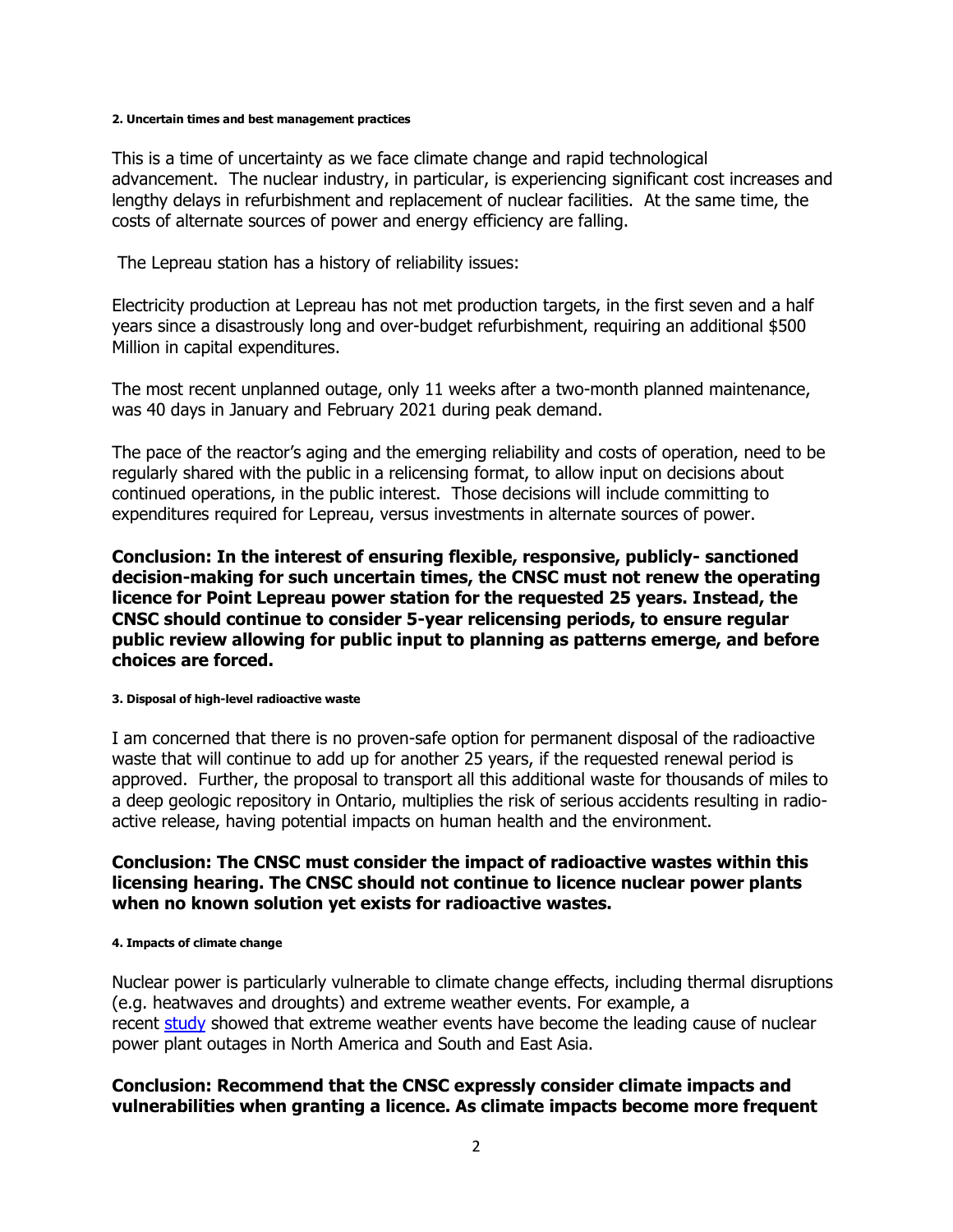**and pronounced, the CNSC must consider climate change in the context of licensing because of the major safety and environmental issues it poses to operations, health and safety. The precautionary principle would guide the CNSC to, at maximum, only continue to consider 5-year relicensing periods.**

### **5. Impacts on the Bay of Fundy**

The marine environment immediately around the plant has abundant species of fish and many commercially significant species like cod, lobster, scallops and dulse. In addition to the marine mammals like whales, porpoises, dolphins and seals that frequent the Bay of Fundy, colonial waterbirds also use the area during seasonal migrations.

The Bay of Fundy is home to a number of federally protected species under the Species at Risk Act, including the north Atlantic right whale, blue whale and fin whale. Given the globally recognized significance and biodiversity of this region, I am concerned about the long-term environmental effects of the plant, potential accidents and its eventual decommissioning on the Bay of Fundy.

**Conclusion: The CNSC must require emergency response and environmental monitoring measures be in place which are specific to the non-human biota of the Bay of Fundy. The CNSC must not grant a licence until it is demonstrated that the Bay of Fundy region is protected from radionuclide emissions at the ecosystem level and that it will be protected in the event of an accident.**

### **6. Indigenous rights / UNDRIP**

I understand that the Point Lepreau nuclear generating station is located on the traditional territory of the Peskotomuhkati. The Free, Prior, and Informed Consent (FPIC) is a principle protected by international human rights standards. FPIC describes that 'all peoples have the right to self-determination' and is linked to the right to self-determination, namely that 'all peoples have the right to freely pursue their economic, social and cultural development'. The United Nations Declaration on the Rights of Indigenous People explicitly requires the Free Prior and Informed Consent of Indigenous peoples for activities occurring in their territory. The Peskotomuhkati people are also making an intervention to the NB Power licence hearing. We must support their voices.

**Conclusion: The CNSC must affirm its commitment to reconciliation, fully adopt UNDRIP, and support Treaty relationships based on the principles of mutual recognition and shared responsibilities as recommended by the Truth and Reconciliation Commission of Canada's Calls to Action. Therefore, I/we recommend that the Peskotomuhkati Intervention recommendations are followed.**

### **7. Emergency planning and preparedness**

Sufficiently detailed nuclear emergency planning and preparedness is essential to help prevent the widespread health and safety consequences that would otherwise result after a severe or catastrophic accident with widespread release of radioactive substances. The aim of emergency planning should be to avoid as many of the health effects as possible. In a catastrophic case this can only happen if emergency planning is sufficiently detailed, implemented and resourced